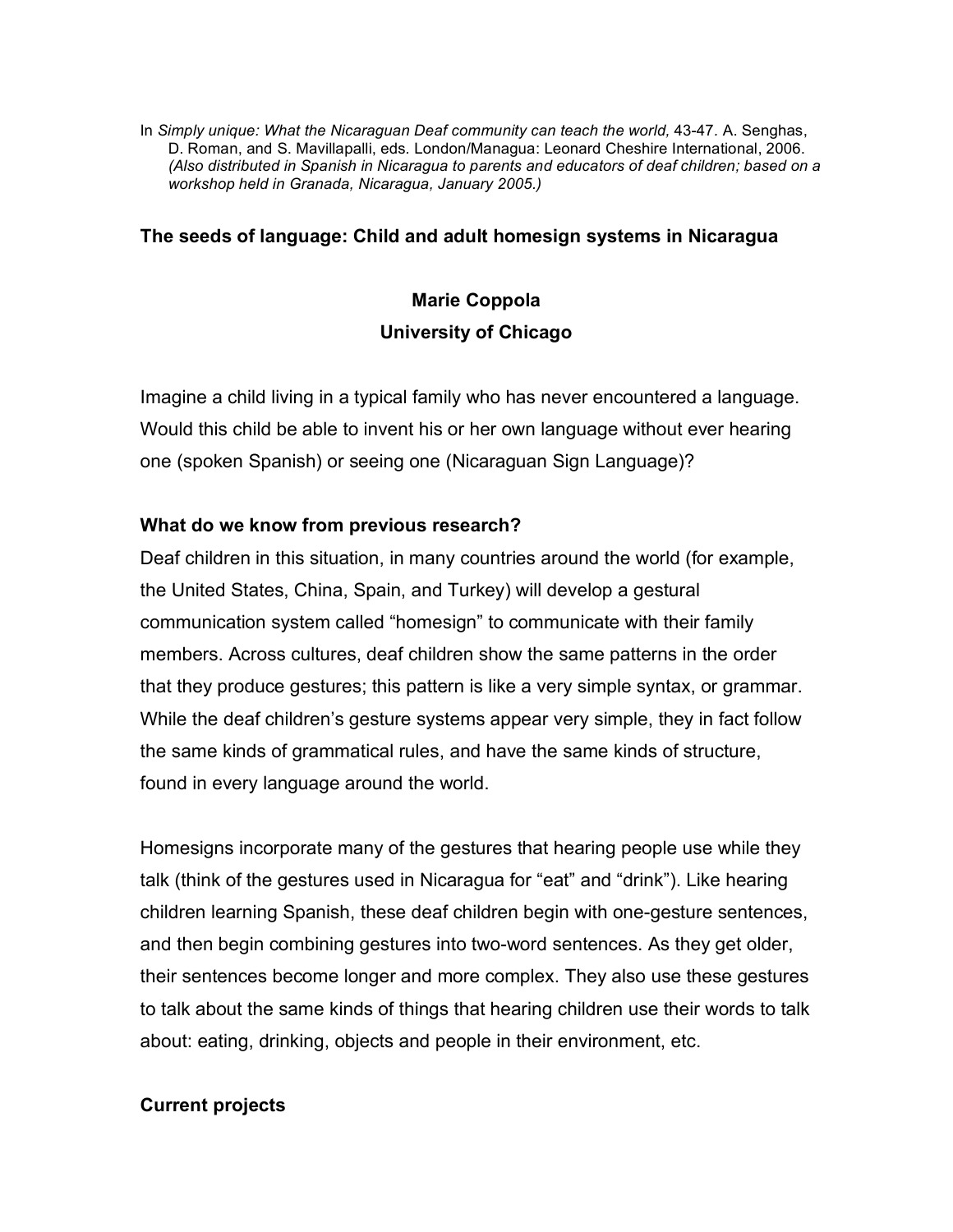### **Adolescent and adult homesigners in Nicaragua**

Since 1996, I have been working with deaf adolescents and adults in Nicaragua who have not learned Nicaraguan Sign Language, but who have invented their own sign languages that they use with their families, friends, and neighbors. I have learned that these small languages have many characteristics of languages that are signed and spoken around the world. One person by himself or by herself cannot invent an entire language, but as humans we have a remarkable ability to invent many pieces of language that we have never seen or heard before.

## **Child homesigners in Nicaragua**

In 2004 I began working with young deaf children (4 years old) in Nicaragua who have not yet begun to attend a school for special education where they can learn Nicaraguan Sign Language. I ask the children to look at a computer screen and describe what they see using their hands. In the accompanying photo you can see a research assistant on the left, interacting with a deaf girl who is playing with toys and commenting about them. My research assistants and I videotape the children and their family members signing and bring the videos back to the laboratory to analyze them. I am now comparing the homesigns produced by Nicaraguan deaf children with those produced by deaf children in other countries.

All people, in all countries, who hear and speak also use their hands when they talk. Nicaraguans who speak Spanish also produce many gestures while they talk, even when they are talking to other hearing people. Nicaraguans use many more gestures that have their own meaning than do Americans. I believe that the large number of gestures available to hearing Nicaraguans and their willingness to use their hands to communicate with deaf children will increase the complexity of young Nicaraguan homesigners' communication. Specifically, I predict that they will have a larger vocabulary, more gestures per sentence, and more complex sentence structures.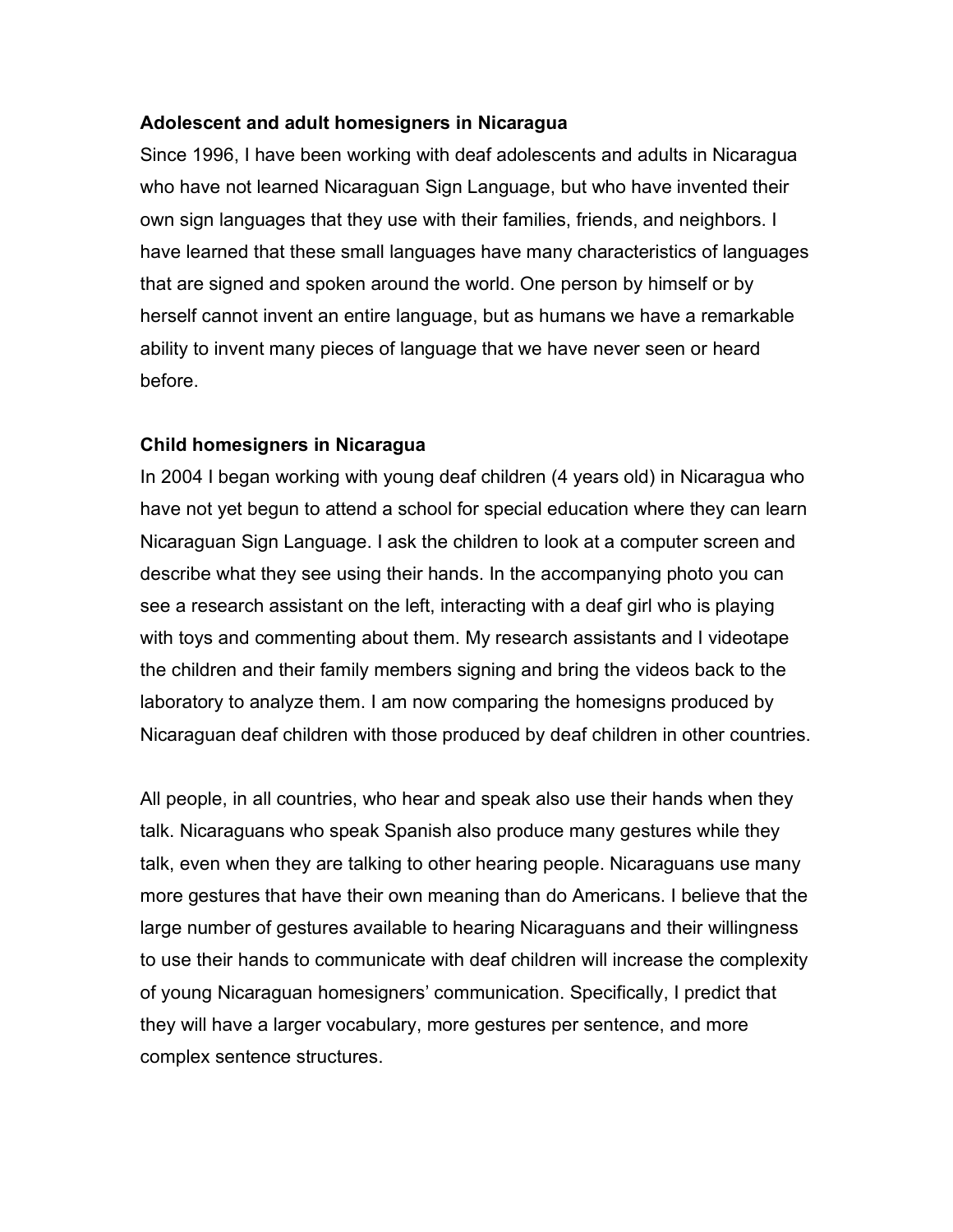### **Understanding the origin of Nicaraguan Sign Language**

Another reason to study the homesign systems created by deaf people in Nicaragua is to help us understand the creation of Nicaraguan Sign Language. When children and adolescents first came together at the Melania Morales School for Special Education in the late 1970s, they brought with them their homesign systems. These signs and ways of combining signs into sentences that children used at home served as the seeds for the new sign language that developed as they began interacting with each other regularly. We do not have videotape of the earliest years of Nicaraguan Sign Language, from about 1978- 1986. Therefore, studying homesign systems can give us an idea of what Nicaraguan Sign Language looked like at its very beginning.

#### **How can this research help deaf children and their families?**

All children need language. The best thing for a deaf child is regular exposure to Nicaraguan Sign Language from a young age. The best language environment is any place where people are signing to each other (for example, a school for special education or the Deaf association). However, not all deaf children in Nicaragua have access to a special education school, a sign language class, or the Deaf association, especially outside Managua and its surrounding communities. The same natural abilities that allow hearing children to learn the spoken language around them, and deaf children to learn the sign language around them, also allow deaf children to create their own language when there is no sign language in their environment.

In working with many families in Nicaragua who have a deaf son or daughter who is not able to attend a school for special education, I have learned several things about how to maximize a deaf child's communication skills. The most important thing is to use your hands to communicate with the deaf child as much as possible, even if you do not know the signs of the sign language. Invent your own! Use signs that are comfortable and make sense to you and your child. Make sure the child is looking at you when you are signing to him or her.